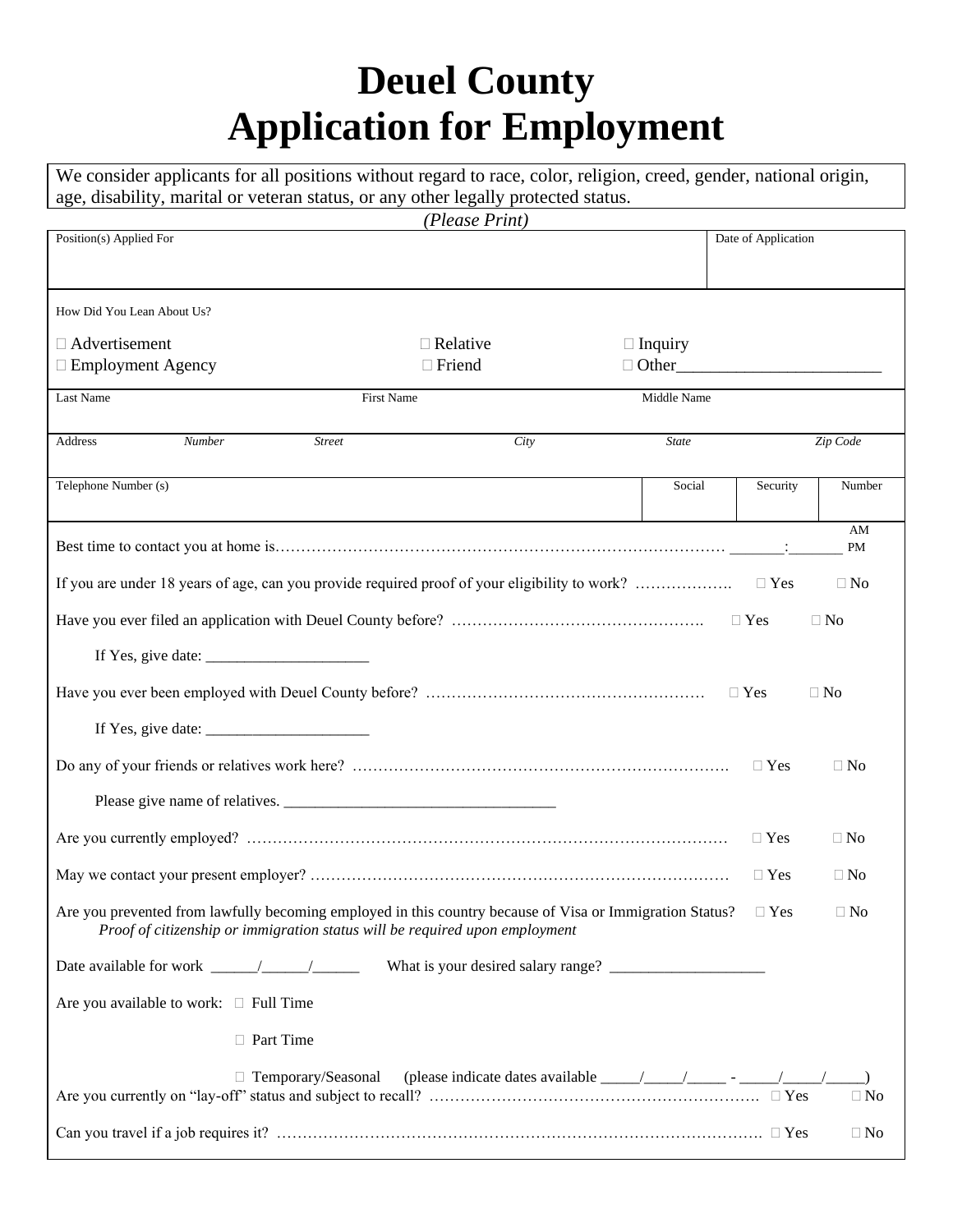## **EDUCATION**

|                                    | <b>Name and Address</b><br><b>Of School</b> | <b>Course of Study</b> | <b>No. of Years</b><br>Completed | <b>Diploma</b><br><b>Degree</b> |  |  |
|------------------------------------|---------------------------------------------|------------------------|----------------------------------|---------------------------------|--|--|
| <b>Elementary</b><br><b>School</b> |                                             |                        |                                  |                                 |  |  |
| <b>High</b><br><b>School</b>       |                                             |                        |                                  |                                 |  |  |
| Undergraduate<br><b>College</b>    |                                             |                        |                                  |                                 |  |  |

| Describe any job related training: |  |  |  |  |
|------------------------------------|--|--|--|--|
|                                    |  |  |  |  |
|                                    |  |  |  |  |
|                                    |  |  |  |  |
|                                    |  |  |  |  |
|                                    |  |  |  |  |
|                                    |  |  |  |  |
|                                    |  |  |  |  |
|                                    |  |  |  |  |
|                                    |  |  |  |  |

Describe any job-related training received in the United States military: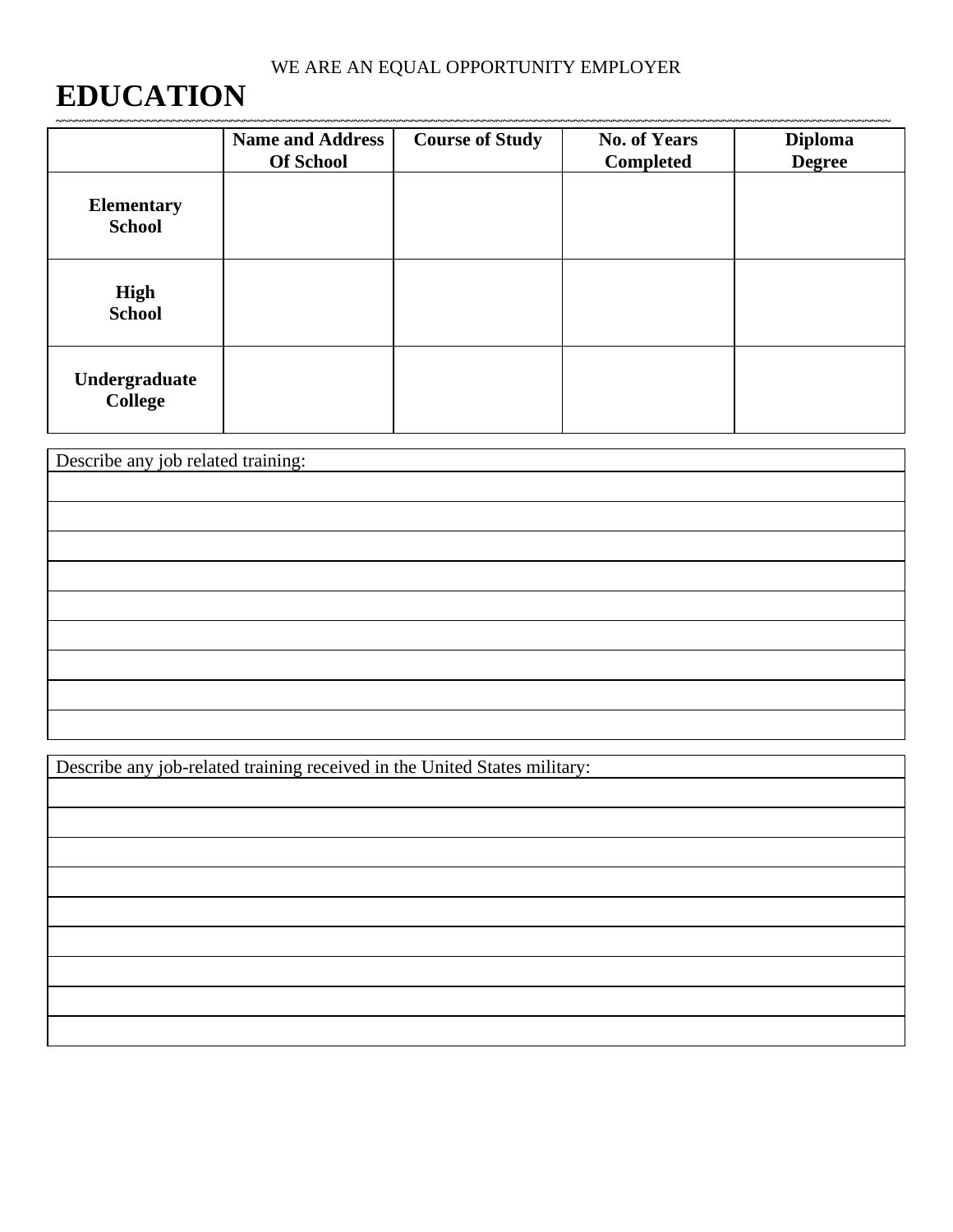## **EMPLOYMENT EXPERIENCE**

Start with your present or last job. Include any job-related military service assignments and volunteer activities. You may exclude organizations which indicate race, color, religion, gender, national origin, disabilities or other protected status.

| 1. Employer                           | <b>DATES</b><br>From           | <b>EMPLOYED</b><br>T <sub>0</sub> | Work Performed                  |
|---------------------------------------|--------------------------------|-----------------------------------|---------------------------------|
|                                       |                                |                                   |                                 |
| <b>Address</b>                        |                                |                                   |                                 |
| <b>Telephone Number (s)</b>           | <b>Hourly/Rate</b>             | / Salary                          |                                 |
| <b>Job Title</b><br>Supervisor        | Starting                       | Final                             |                                 |
| <b>Reason for Leaving:</b>            |                                |                                   | May we contact employer? YES NO |
| 2. Employer                           | <b>DATES</b><br>From           | <b>EMPLOYED</b><br>T <sub>0</sub> | Work Performed                  |
|                                       |                                |                                   |                                 |
| <b>Address</b>                        |                                |                                   |                                 |
| <b>Telephone Number (s)</b>           | <b>Hourly Rate</b><br>Starting | / Salary<br>Final                 |                                 |
| <b>Job Title</b><br><b>Supervisor</b> |                                |                                   |                                 |
| <b>Reason for Leaving:</b>            |                                |                                   |                                 |
|                                       | <b>DATES</b>                   | <b>EMPLOYED</b>                   | Work Performed                  |
| 3. Employer                           | From                           | To                                |                                 |
|                                       |                                |                                   |                                 |
| <b>Address</b>                        |                                |                                   |                                 |
| <b>Telephone Number (s)</b>           | <b>Hourly Rate</b><br>Starting | / Salary<br>Final                 |                                 |
| <b>Job Title</b><br><b>Supervisor</b> |                                |                                   |                                 |
| <b>Reason for Leaving:</b>            |                                |                                   |                                 |
| 4. Employer                           | <b>DATES</b><br>From           | <b>EMPLOYED</b><br>To             | Work Performed                  |
|                                       |                                |                                   |                                 |
| <b>Address</b>                        |                                |                                   |                                 |
| <b>Telephone Number (s)</b>           | <b>Hourly Rate</b><br>Starting | / Salary<br>Final                 |                                 |
| <b>Job Title</b><br><b>Supervisor</b> |                                |                                   |                                 |

**If you need additional space, please continue on a separate sheet of paper. ADDITIONAL INFORMATION**

**Other Qualifications:** Summarize special job-related skills and qualifications acquired from employment or other experience.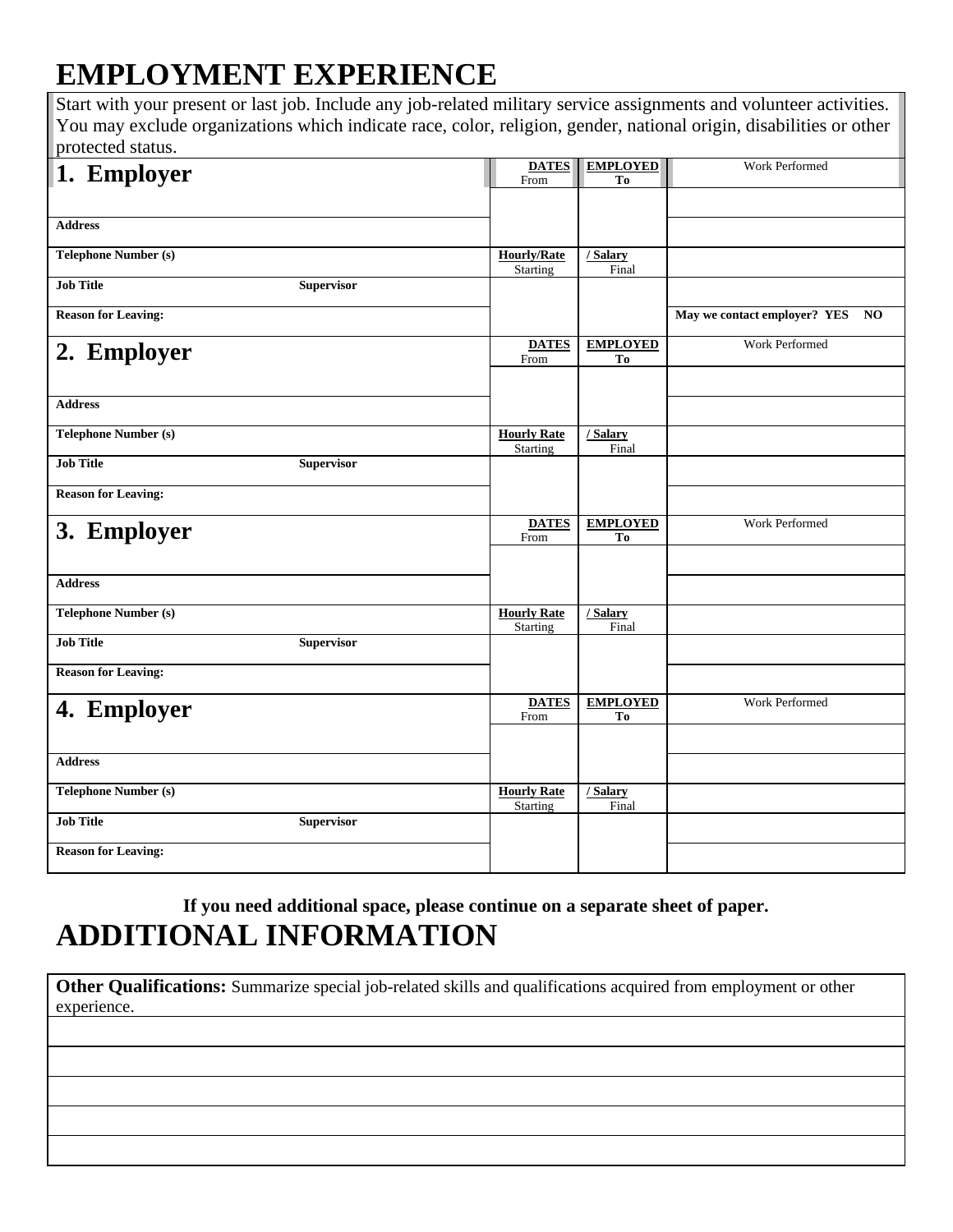*State any additional information you feel may be helpful to us in considering your application.*

| <b>REFERENCES:</b> |        |        |         |  |            |
|--------------------|--------|--------|---------|--|------------|
| 1.                 |        |        |         |  |            |
|                    | (Name) |        |         |  | Phone#     |
| (Address)          |        | (City) | (State) |  | (Zip Code) |
| 2.                 |        |        |         |  |            |
|                    | (Name) |        |         |  | Phone#     |
| (Address)          |        | (City) | (State) |  | (Zip Code) |
| 3.                 |        |        |         |  |            |
|                    | (Name) |        |         |  | Phone#     |
| (Address)          |        | (City) | (State) |  | (Zip Code) |

## **APPLICANT'S STATEMENT**

I certify that answers given herein are true and complete.

I authorize investigation of all statements contained in this application for employment as may be necessary in arriving at an employment decision.

This application for employment shall be considered active for a period of time not to exceed 45 days. Any applicant wishing to be considered for employment beyond this time period should inquire as to whether or not applications are being accepted at that time.

I hereby understand and acknowledge that, unless otherwise defined by applicable law, any employment relationship with this organization is of an "at will" nature, which means that the Employee may resign at any time and the Employer may discharge Employee at any time with or without cause. It is further understood that this "at will" employment relationship may not be changed by any written document or by conduct unless such change is specifically acknowledged in writing by an authorized executive of this organization.

In the event of employment, I understand that false or misleading information given in my application or interview(s) may result in discharge. I understand, also, that I am required to abide by all rules and regulations of the employer.

\_\_\_\_\_\_\_\_\_\_\_\_\_\_\_\_\_\_\_\_\_\_\_\_\_\_\_\_\_\_\_\_\_\_\_\_\_\_\_\_\_ \_\_\_\_\_\_\_\_\_\_\_\_\_\_\_\_\_\_\_\_\_\_\_\_\_\_\_

Signature of Applicant Date